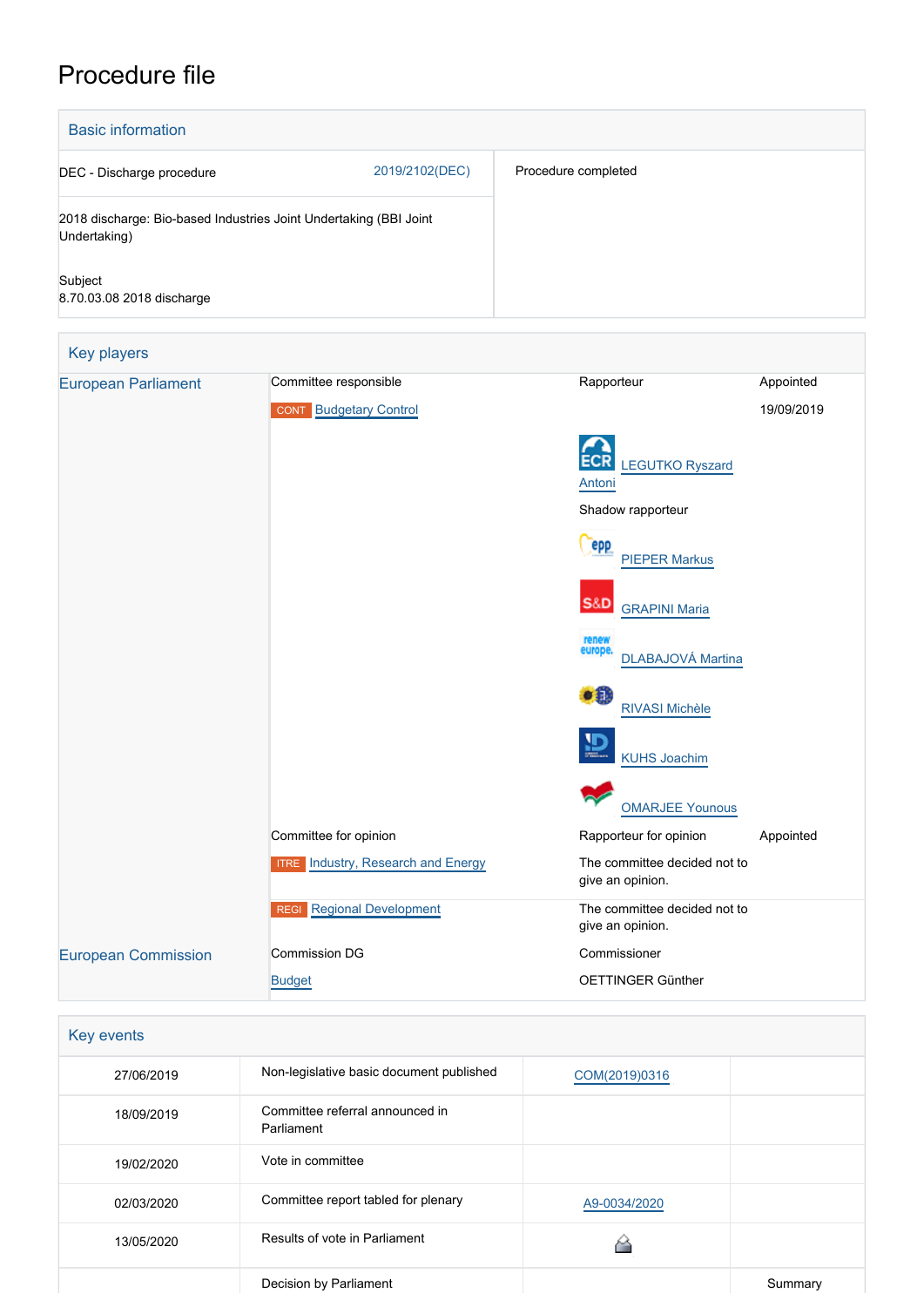| 13/05/2020 |                                         | T9-0072/2020 |  |
|------------|-----------------------------------------|--------------|--|
| 13/05/2020 | End of procedure in Parliament          |              |  |
| 11/12/2020 | Final act published in Official Journal |              |  |

| <b>Technical information</b> |                           |  |
|------------------------------|---------------------------|--|
| Procedure reference          | 2019/2102(DEC)            |  |
| Procedure type               | DEC - Discharge procedure |  |
| Other legal basis            | Rules of Procedure EP 159 |  |
| Stage reached in procedure   | Procedure completed       |  |
| Committee dossier            | CONT/9/00770              |  |

## Documentation gateway

| Non-legislative basic document                         | COM(2019)0316 | 27/06/2019 | EC. |         |
|--------------------------------------------------------|---------------|------------|-----|---------|
| Committee draft report                                 | PE639,840     | 13/12/2019 | EP  |         |
| Amendments tabled in committee                         | PE645.080     | 30/01/2020 | EP  |         |
| Supplementary non-legislative basic document           | 05763/2020    | 06/02/2020 | CSL |         |
| Committee report tabled for plenary, single<br>reading | A9-0034/2020  | 02/03/2020 | EP  |         |
| Text adopted by Parliament, single reading             | T9-0072/2020  | 13/05/2020 | EP  | Summary |

### Final act

Budget 2020/1843 [OJ L 417 11.12.2020, p. 0027](https://eur-lex.europa.eu/legal-content/EN/TXT/?uri=OJ:L:2020:417:TOC)

# 2018 discharge: Bio-based Industries Joint Undertaking (BBI Joint Undertaking)

The European Parliament decided to grant the Executive Director of the bio-based industries (BBI) Joint Undertaking discharge in respect of the implementation of the joint undertakings budget for the financial year 2018 and to approve the closure of the joint undertakings accounts.

Noting that the Court of Auditors considered that the annual accounts of the Joint Undertaking for the financial year 2018 accurately reflected the financial position of the Joint Undertaking as at 31 December 2018, as well as the results of its operations, Parliament adopted by 629 votes to 59, with 5 abstentions, a resolution containing a series of observations which form an integral part of the discharge decision.

### **General**

Members noted that the maximum Union contribution to the activities of the Joint Undertaking is EUR 975 000 000, to be paid from Horizon 2020.

### Budget and financial management

The Joint Undertakings annual accounts provide that the final 2018 budget is to be available for implementation and include commitment appropriations of EUR 121 231 820 and payment appropriations of EUR 118 126 520, the utilisation rates for commitment and payment appropriations of which were 99 % and 71 %, respectively. The payment appropriations were used mainly for the pre-financing of grant agreements resulting from the 2017 call for proposals and interim payments for projects from the previous calls for proposals.

Parliament regretted that out of the minimum EUR 182 500 000 of cash contributions to be made by the industry members to the Joint Undertakings operational costs, only EUR 800 000 were paid by the end of 2018, and that, as a result, the Commission decided at the end of 2018 to reduce the Joint Undertakings 2020 budget of EUR 205 000 000 by EUR 140 000 000.

### Other observations

The resolution also contained a series of observations on performance, procurement and recruitment, internal audits and the legal framework.

It noted in particular:

- that by early 2018, the Joint Undertaking programme had a portfolio of 101 ongoing projects with a total of 1 169 participants from 35